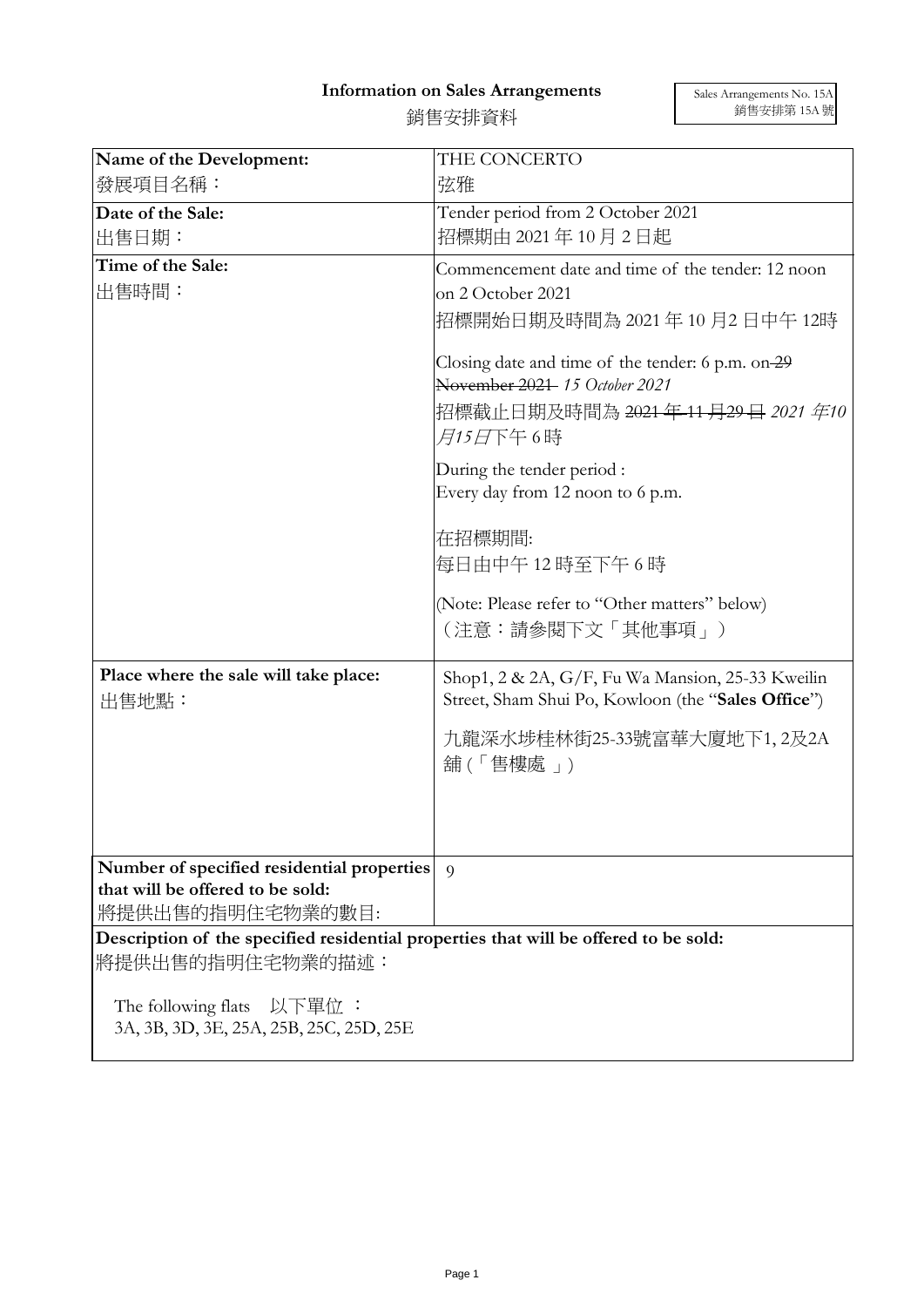**The methodtobe usedtodetermine the orderofpriorityin whicheachofthe persons interested in purchasingany ofthe specified residential properties mayselectthe residential property that the person wishes to purchase:**

將會使用何種方法,決定有意購買該等指明住宅物業的每名人士可揀選其意欲購買的住宅物 業的優先次序:

Subject to "Other matters" below, sale by Tender - see details and particulars in the tender notice. The tender notice and other relevant tender documents of the specified residential property(ies) will be made available for collection free of charge at the following venue/period :

Sales Office : 2 October 2021 to 29 November 2021 15 October 2021 : Every day from 12 noon to 6 p.m.

受制於下文「其他事項」,以招標方式出售 - 請參閱指明住宅物業的招標公告的細節和詳 情。招標公告及其他有關招標文件可於可於下列地點/時段免費領取:

售樓處 : 2021年 10 月 2 日 至 2021年 11 月 29 日 *2021*年*10*月*15*日: 每日由中午 12時至下午 6 時

**The method to be used, where 2 or more persons are interested in purchasing a particular specified residential property, to determine the order of priority in which each of those persons may proceed with the purchase:**

在有兩人或多於兩人有意購買同一個指明住宅物業的情況下,將會使用何種方法決定每名 該等人士可購買該物業的優先次序:

Please refer to the above method. 請參照上述方法。

Other matters: 其他事項:

- 1. The Vendor does not undertake and is under no obligation to review, consider or accept the highest offer or any offer at all for the purchase of any specified residential property. The Vendor has the absolute right to withdraw from the sale of any specified residential property at any time before the acceptance of any offer. The Vendor has the absolute right to change the closing date and/or time of the tender from time to time by amending the Sales Arrangements. 賣方並不承諾亦無責任閱覽、考慮或接受認購任何指明住宅物業最高出價之要約或任何 要約。賣方有絕對權利於接受任何要約前於任何時間撤回出售任何指明住宅物業。賣方 有絕對權利透過修改銷售安排不時更改招標截止日期及/或時間。
- 2. The Vendor reserves the right not to admit any person who fails to pass the normal body temperature check on-site or who fails to properly wear a mask to the Sales Office or any part thereof. The Vendor's decision in this regard shall be final and binding. 賣方保留權利拒絕任何未能通過現場正常體溫測試或未有妥為戴上口罩之人士進入售樓 處或其任何部分。賣方此方面所作的決定為最終決定並具約束力。